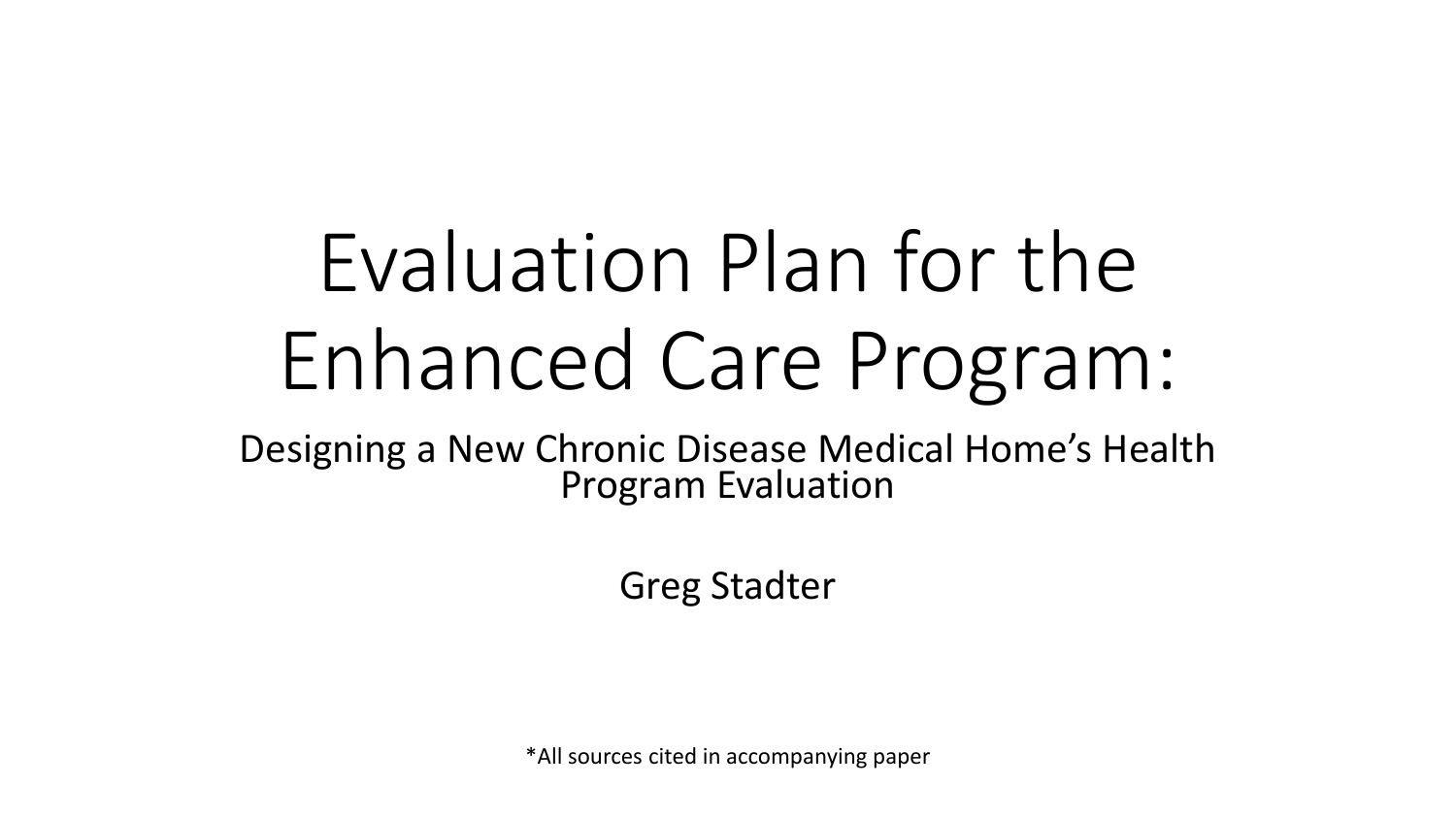### Introduction

- Currently, 5% of the United States population accounts for 50% of health care costs
- Patients with chronic conditions account for 86% of all health care spending
- There is currently an imperative to improve health outcomes and reduce costs
- Sickest part of the population, often with multiple chronic conditions, are a group that has the biggest potential for savings and improved outcomes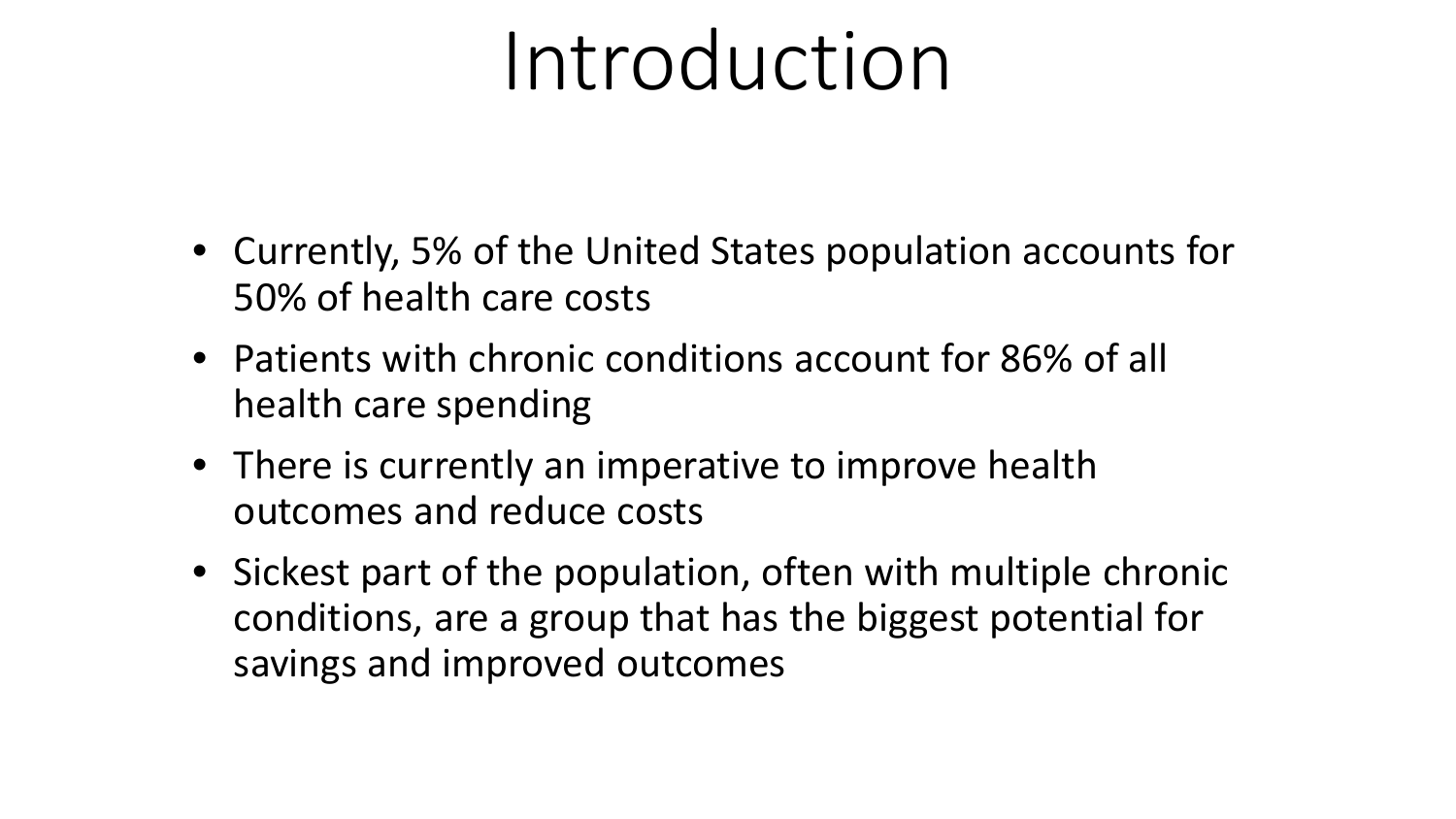## What is a Medical Home?

- Medical Homes have five traits in common, according to the Agency for Healthcare Research and Quality (AHRQ)
	- Comprehensive care
	- Patient centeredness
	- Care coordination
	- Accessibility
	- Quality and improvement
- Medical Homes often focus on the sickest populations, such as patients with multiple chronic conditions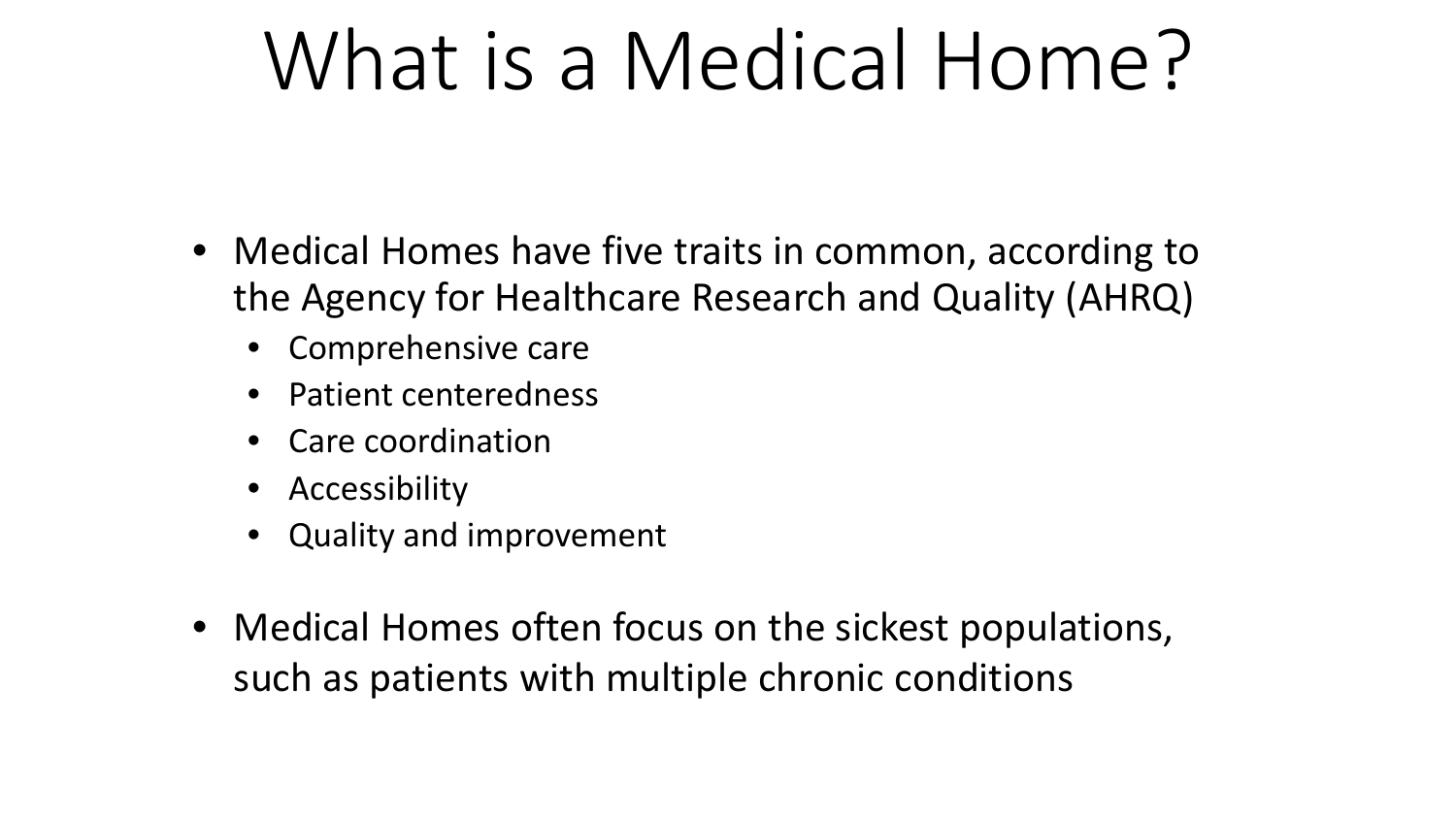#### Purpose

1) To outline, describe and analyze available literature on the Medical Home care model

2) To design a program evaluation for a hypothetical Medical Home at the Medical College of Wisconsin (MCW) called the Enhanced Care Program (ECP)

3) To help inform any evaluation plan carried out by the Medical College of Wisconsin's future ECP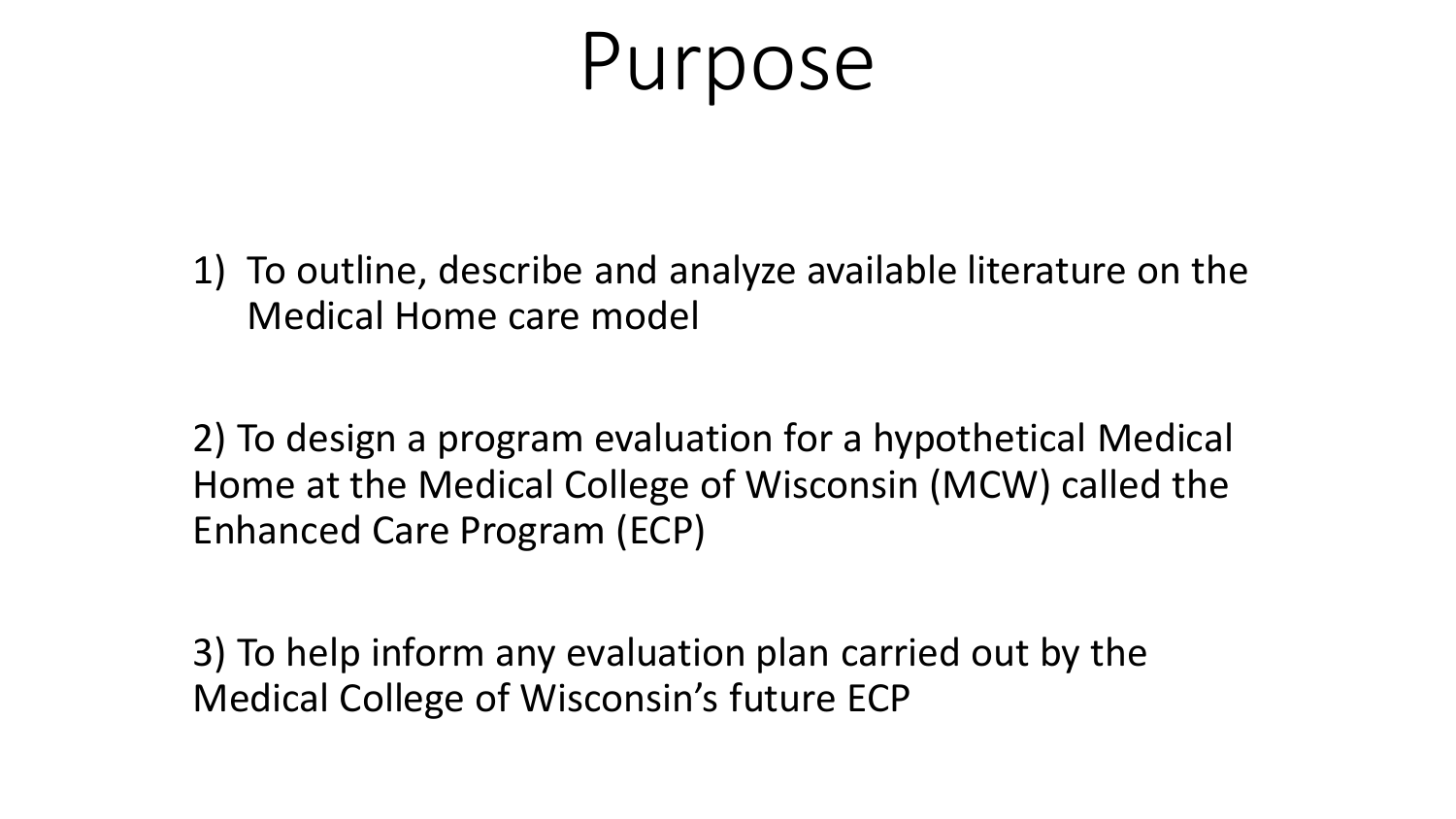#### Literature Review: Background

- American Academy of Pediatrics was first national organization to call the Medical Home model by name in 1992
- Seven national family medicine organizations followed suit endorsing the care delivery system in 2004
- The American College of Physicians advocated for Medical Homes in 2006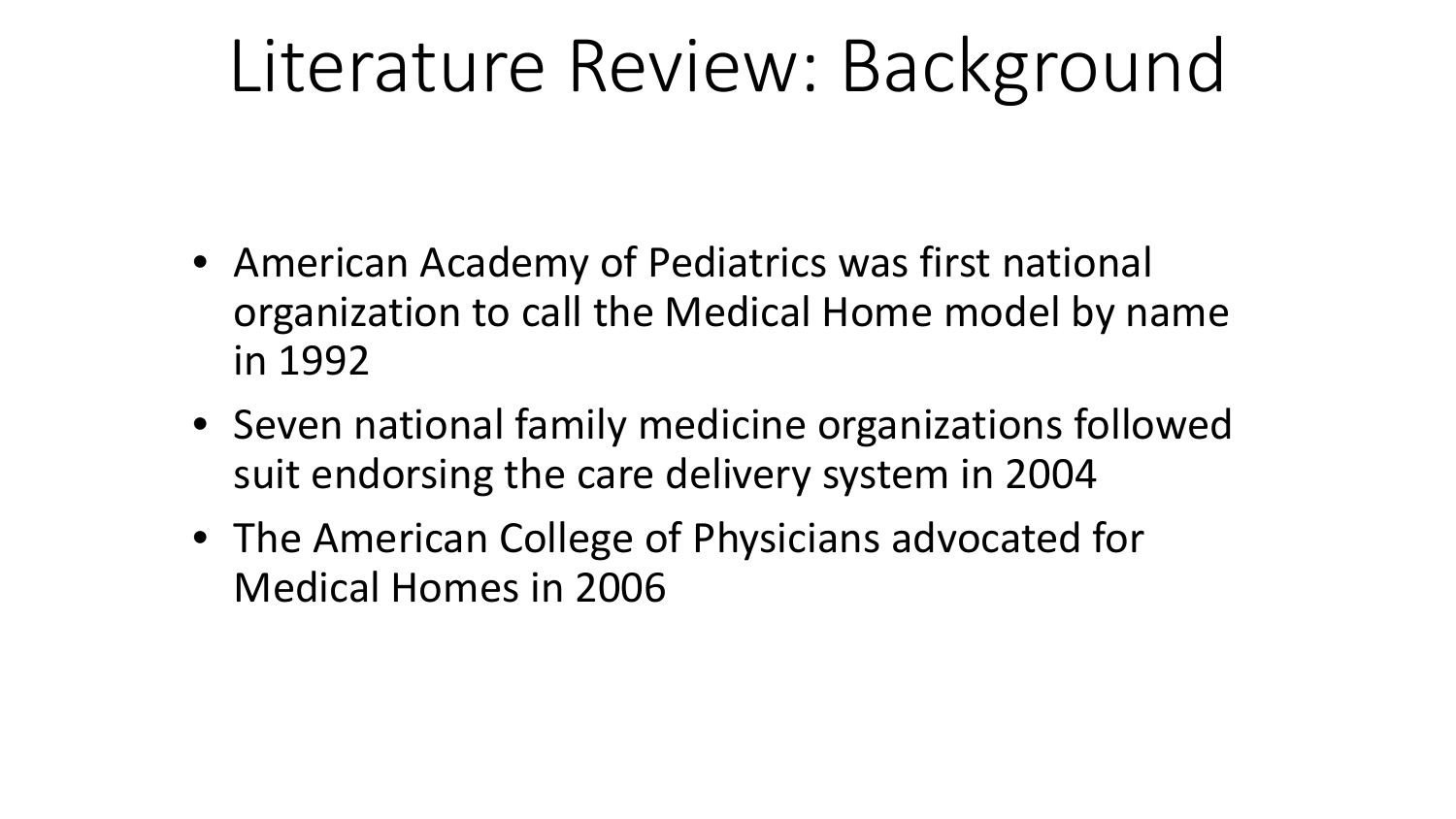#### Lit Review: Definition

Per the Patient-Centered Primary Care Collaborative: "The medical home is best described as a model or philosophy of primary care that is patient-centered, comprehensive, team-based, coordinated, accessible, and focused on quality and safety"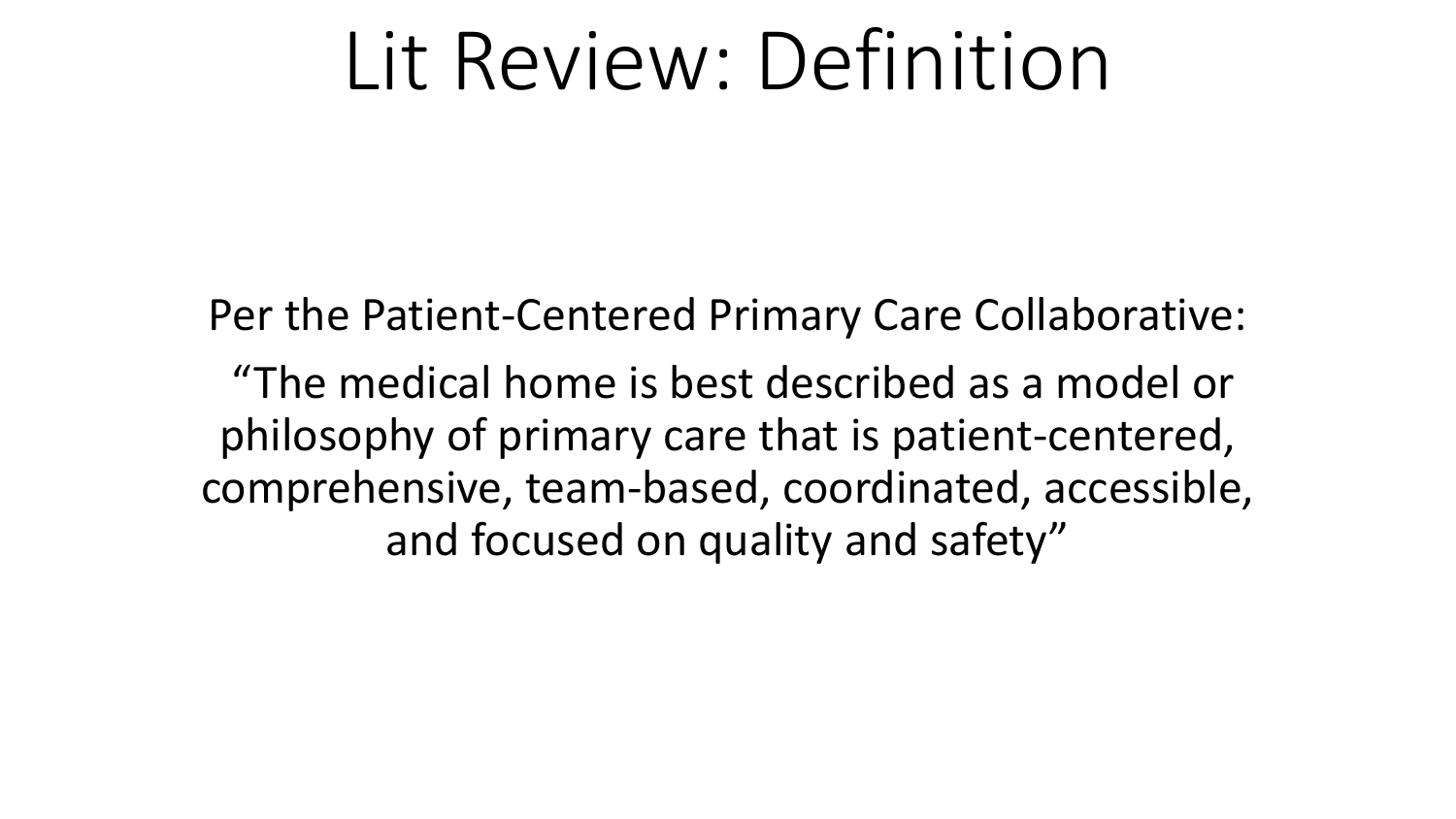### Lit Review: Outcomes

- Studies have found decreased cost due to less inpatient and Emergency Department utilization and a positive return on investment from Medical Homes
- Increased patient and provider satisfaction has also been observed
- Some improved adherence to best practices, such as vaccinations and screenings have been seen
- However, not all studies found positive outcomes, and some had mixed results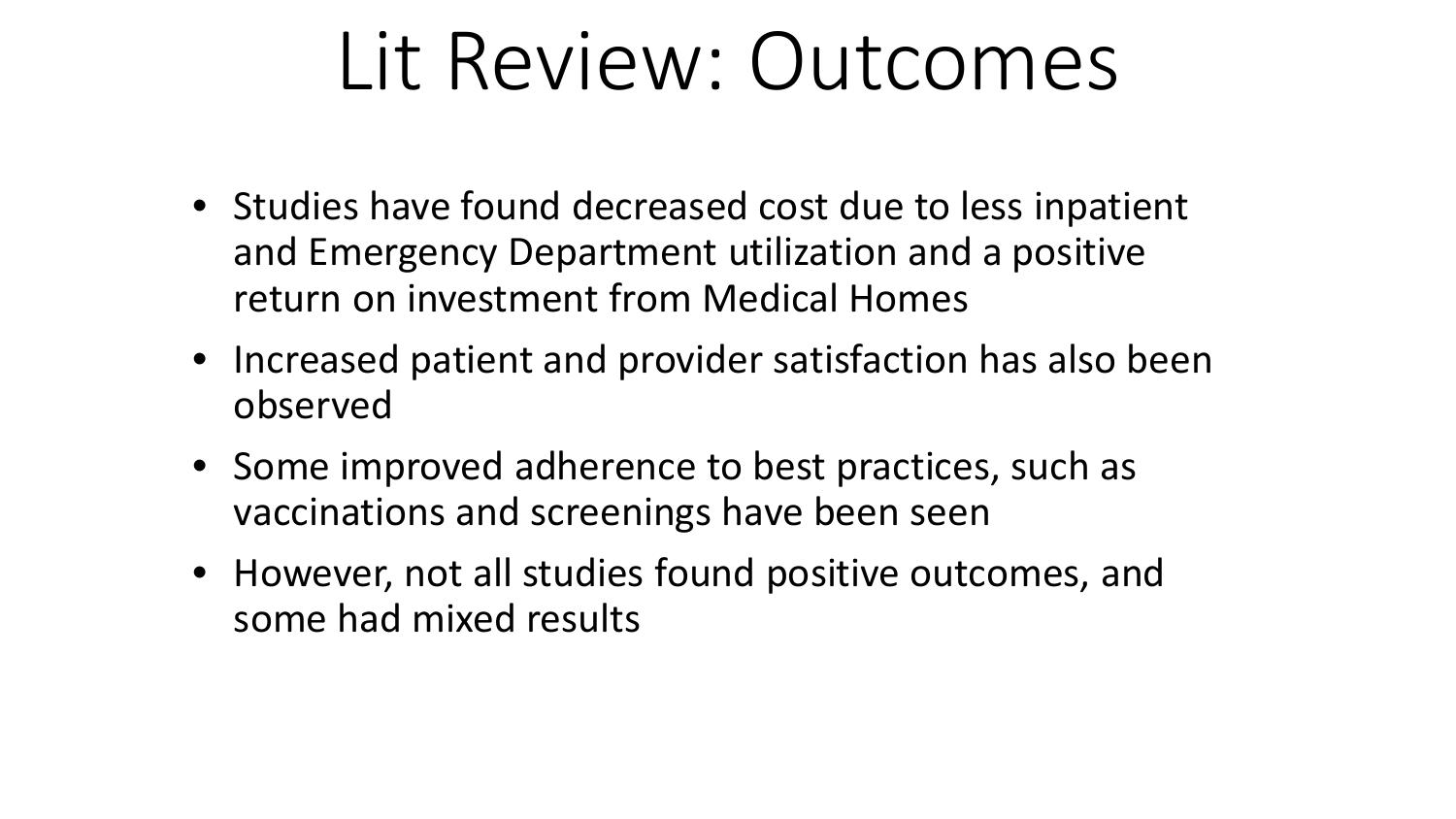## Evaluation: Utilization and Program Metrics

External Utilization Metrics include:

- Inpatient Admissions
- ED Visits
- Specialist visits
- Readmission rates
- Savings from decreased utilization (return on investment)

Program Metrics include:

- Total patients in ECP
- New patients in ECP
- Enrollment rate (new patients/new referrals)
- Referral source
- No show rate in ECP
- Dismissed patients
- % Appointment slots filled
- New patient lag days from call to appointment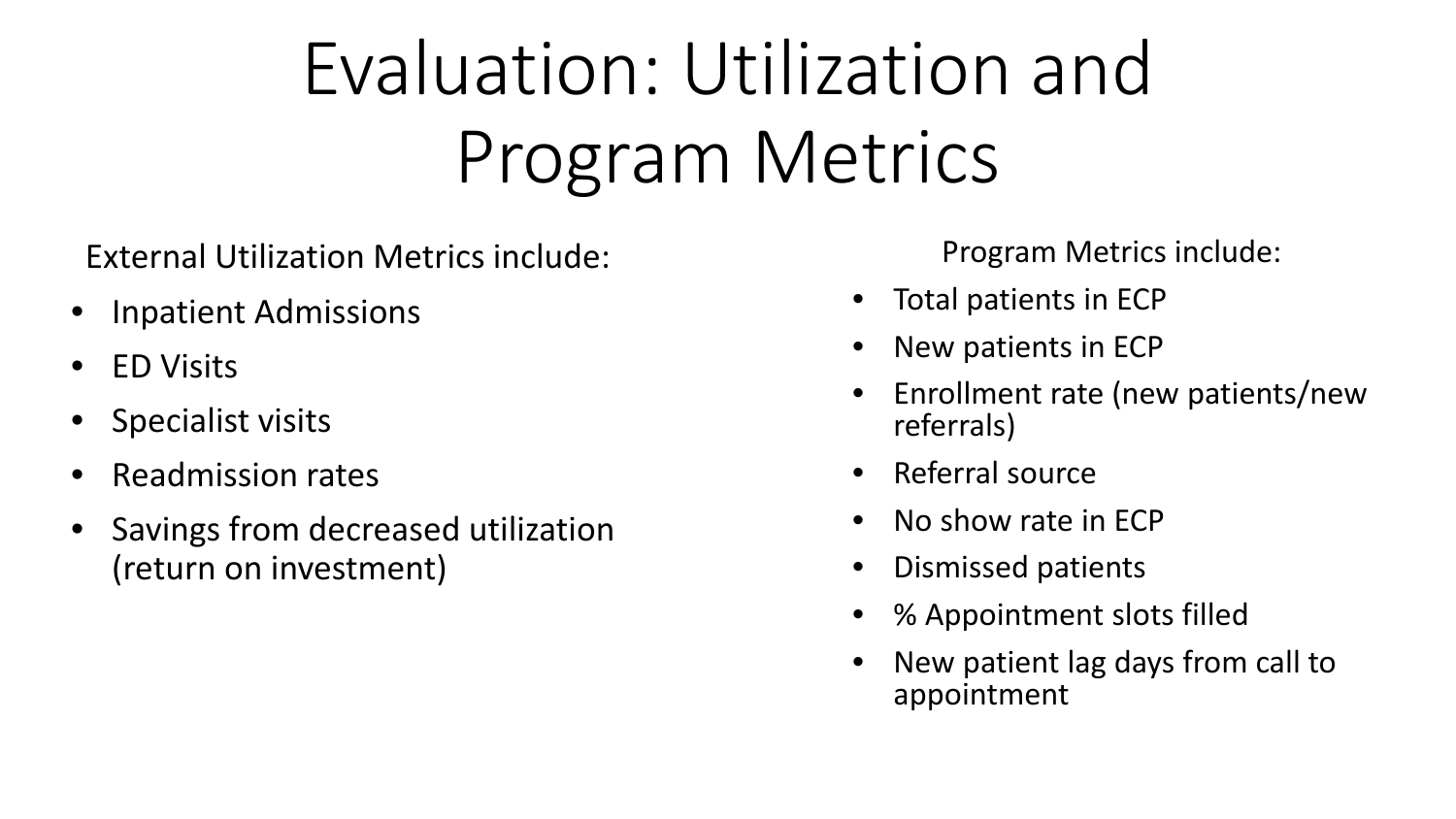### Evaluation: Patient and Provider Experience

Patient Experience Metrics include:

- CG-CAHPS survey
- Custom experience survey specific to ECP, administered at point of care

Provider Experience Metrics Include:

- Maslach Burnout Survey
- Custom, ECP clinic survey
- Custom survey by type of staff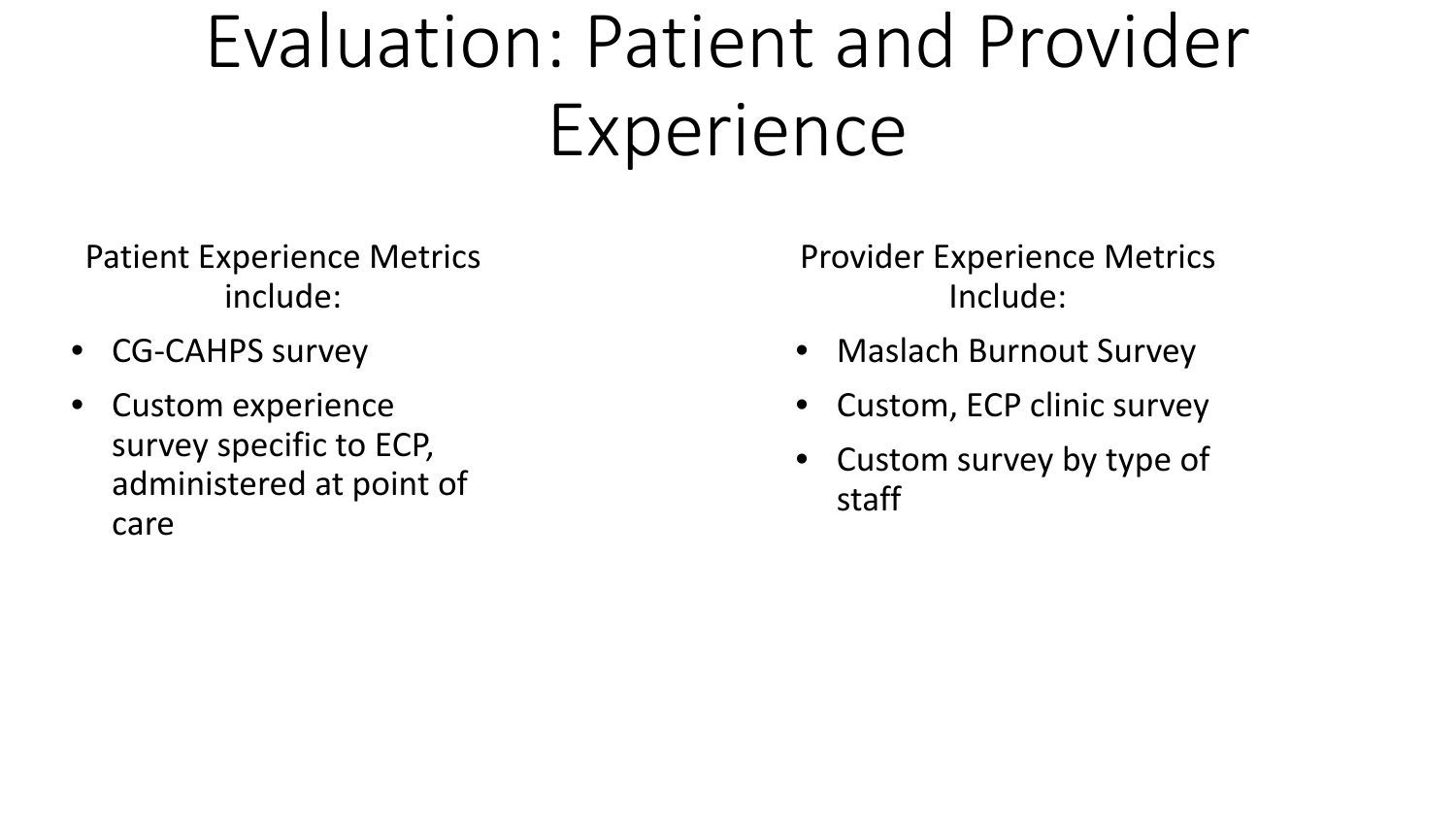#### Evaluation: Patient Information

Patient Information Metrics include:

- Average risk score (Epic General Risk Score)
- Patients by payor
- Patients with specific social determinants and barriers
- Patient activation measure
- Patient health literacy
- Patients by specific chronic condition
- Self-reported quality of life

Clinical Quality Metrics include:

- Health screenings
- Preventative care
- Disease-specific best practices
- Align with Wisconsin Collaborative for Healthcare Quality, Vizient, Integrated Health Network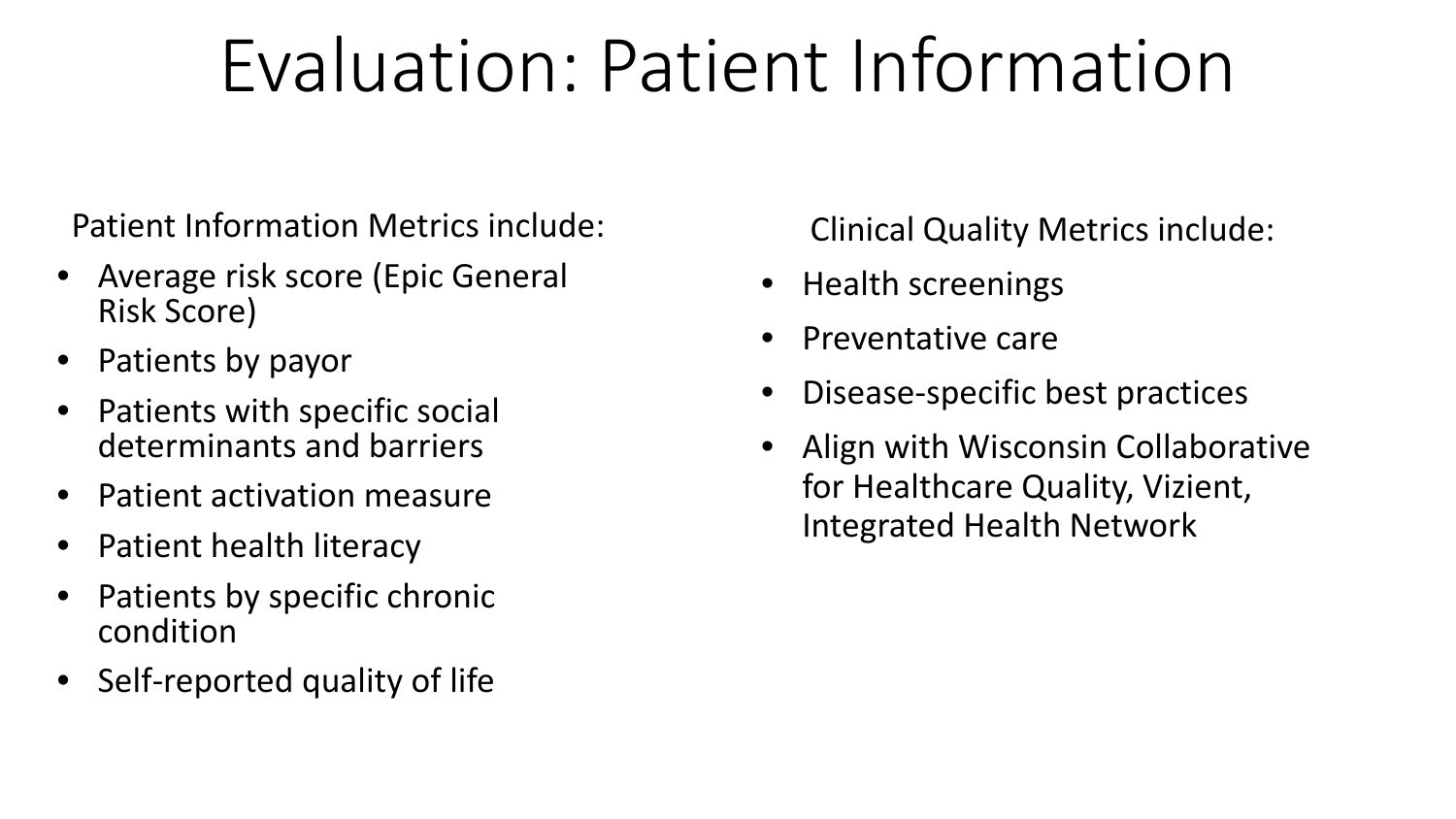### Discussion: RoI and Lag

- Return on investment difficult to calculate based on improved outcomes, but decreased utilization can be measured
- Most literature on Medical Homes notes that at least three years are needed before improved outcomes are apparent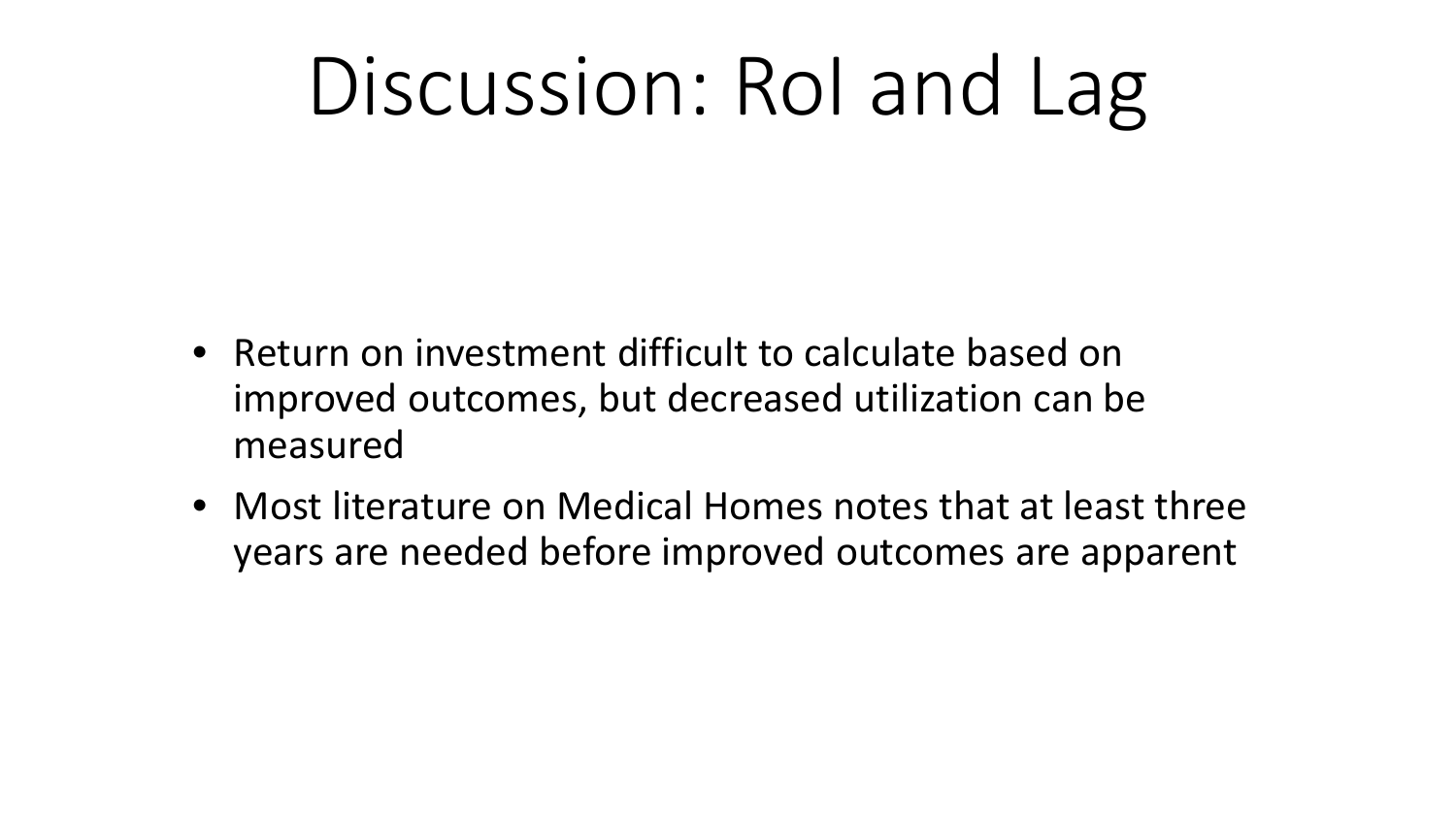#### Discussion: Study Design and **Statistics**

- Randomized Clinical Trials not possible in Medical Home as focus is patient care not research
- Biostatistical techniques, such as logistic regressions can help control for external factors that can confound results
- Given multiple strategies used in Medical Homes, difficult to determine if one of the strategies (increased access, patient centeredness, etc.) are driving the change in outcomes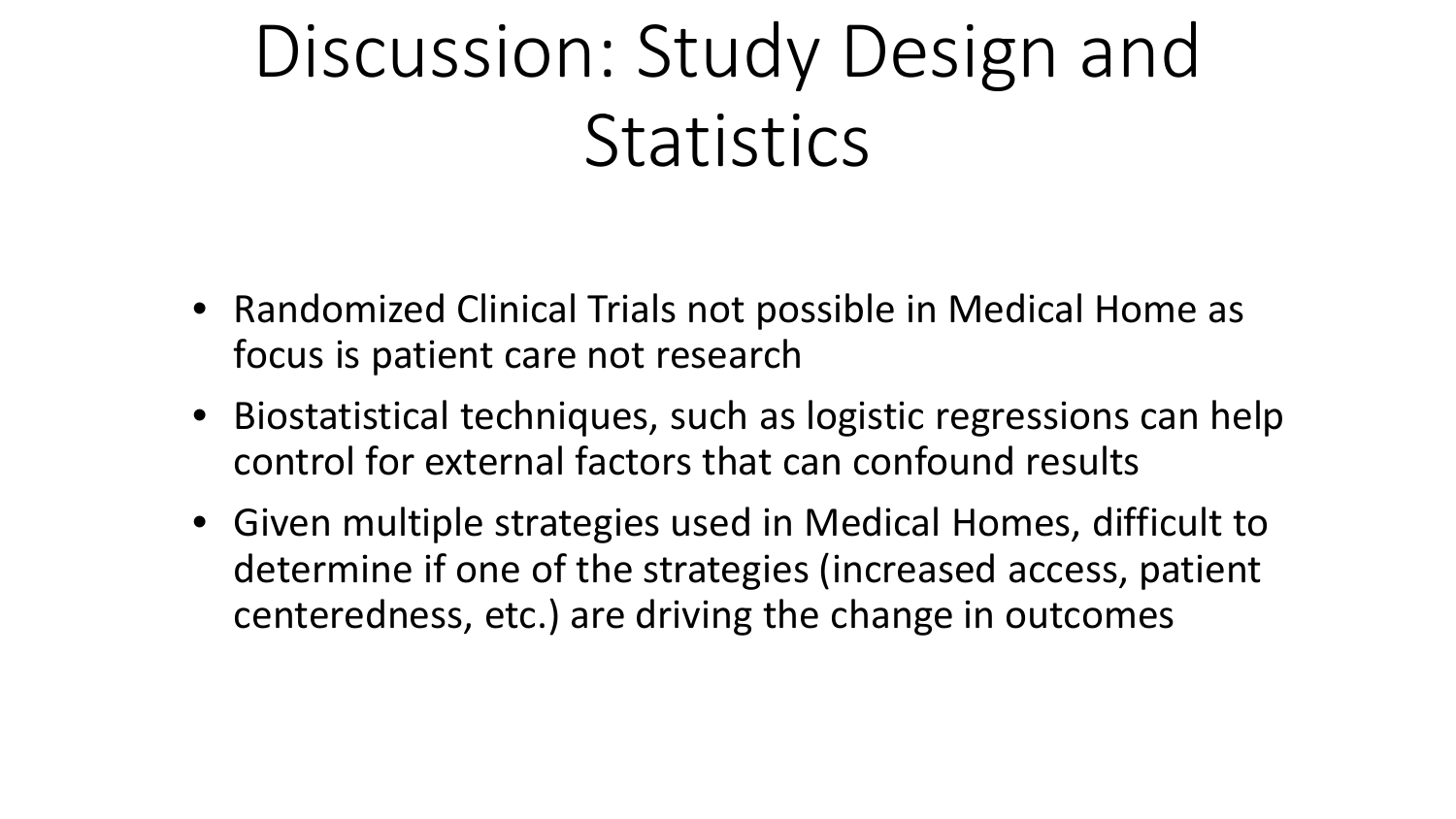#### Discussion: Patient Selection and Social Determinants

- Patient selection critical to program's success
- Combination of provider's clinical judgement and objective risk score an effective strategy for identifying patients
- Social determinant data very important, but outside traditional scope of healthcare
- Steps taken by informatics and clinic staff to collect this information and act upon results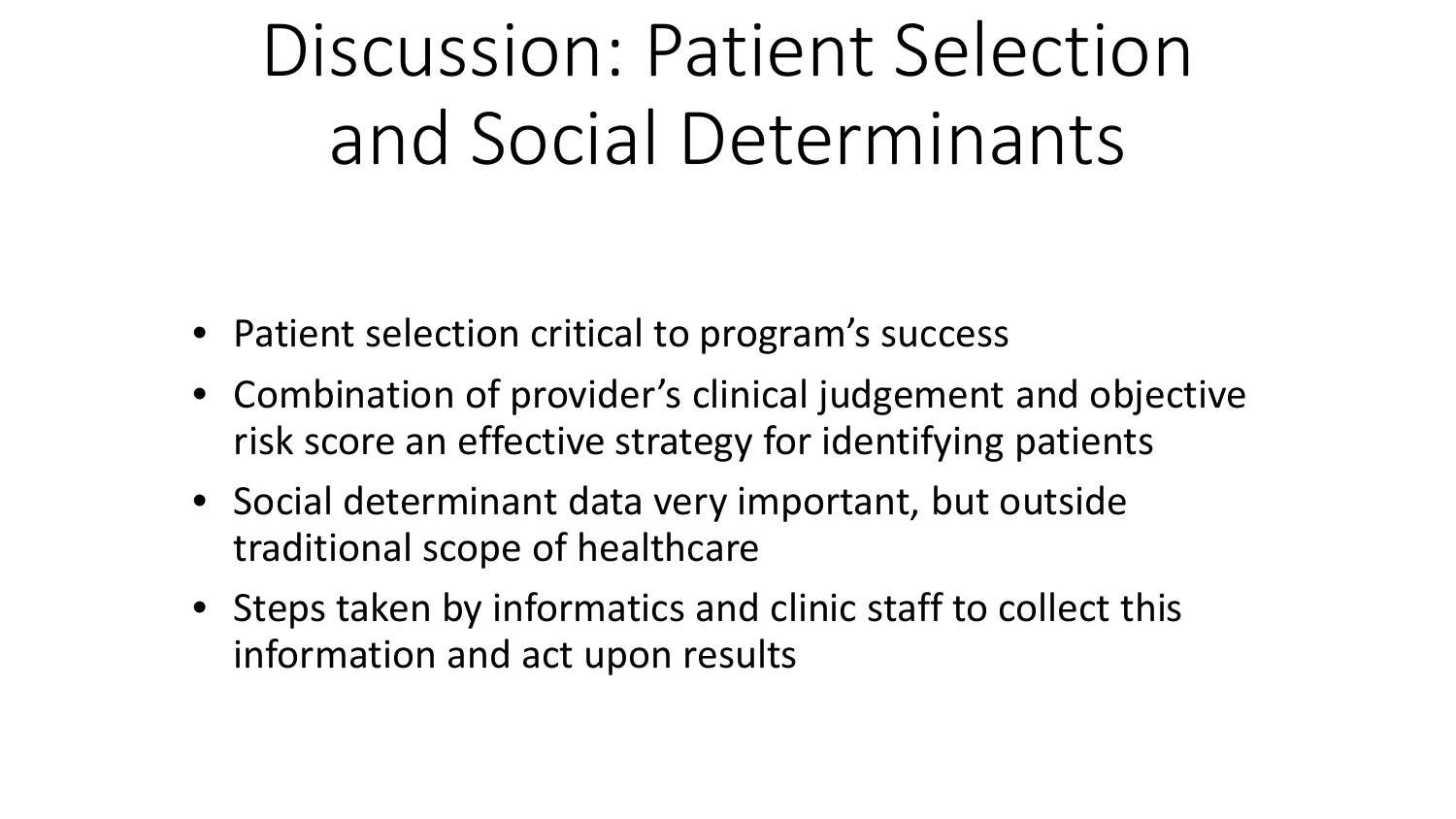#### Discussion: Political Considerations

- Different stakeholders have different priorities (research, improved outcomes, financial considerations)
- Necessary to report on all these factors to keep all kinds of stakeholders informed and engaged
- Continued ECP funding will be contingent on keeping stakeholders engaged